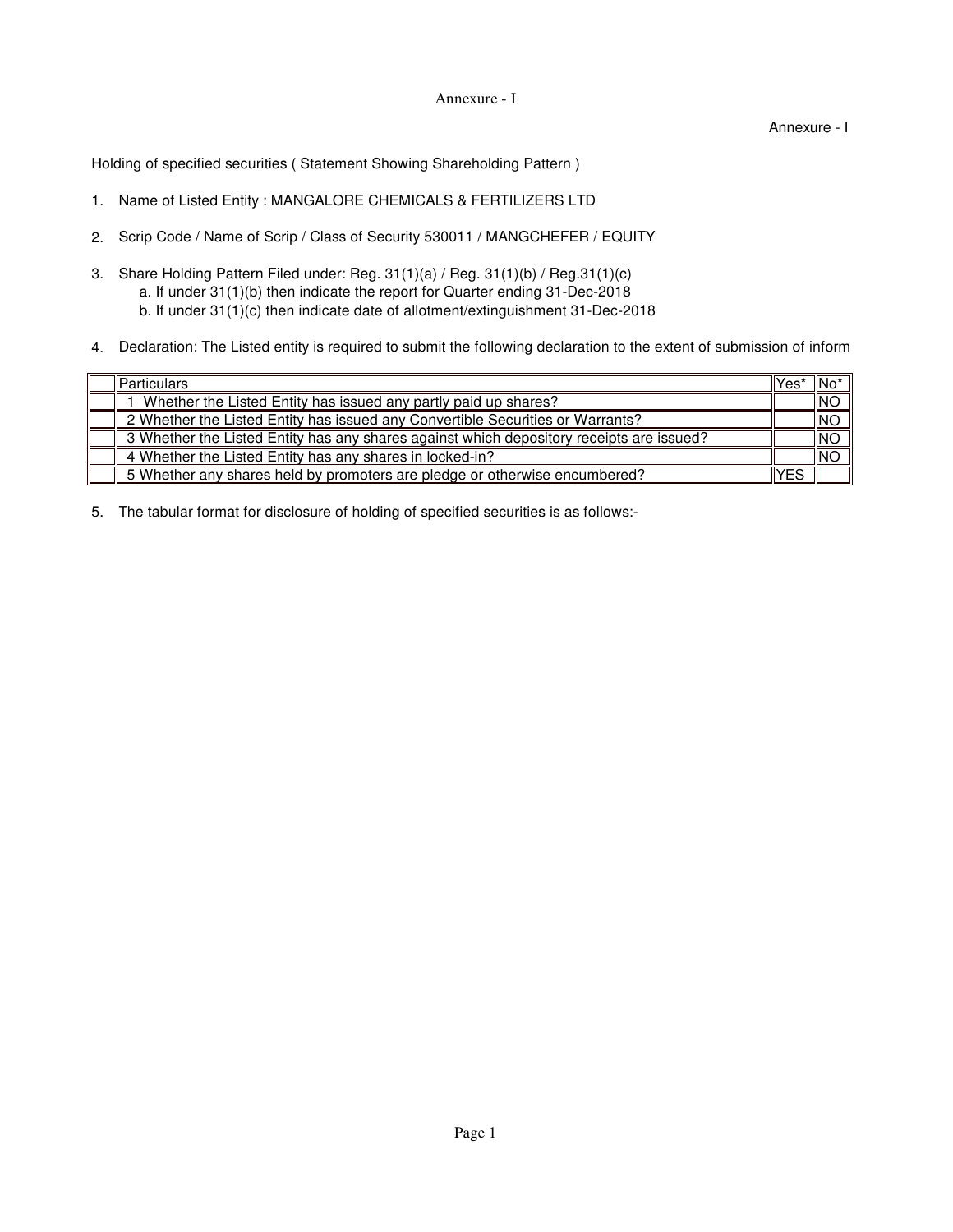Table I

|                |                                                           |                                  |                                    | Table I - Summary Statement holding of specified securities     |                                                       |                                                          |                                                                    |                |                                       |                                                                     |                              |                                                           |                                                                                      |        |                                                               |                                                                    |                                          |           |
|----------------|-----------------------------------------------------------|----------------------------------|------------------------------------|-----------------------------------------------------------------|-------------------------------------------------------|----------------------------------------------------------|--------------------------------------------------------------------|----------------|---------------------------------------|---------------------------------------------------------------------|------------------------------|-----------------------------------------------------------|--------------------------------------------------------------------------------------|--------|---------------------------------------------------------------|--------------------------------------------------------------------|------------------------------------------|-----------|
| Cate<br>gory   | Category of<br>Shareholder<br>(II)                        | Nos. of<br>Shareholders<br>(III) | No. of<br>equity shares   <br>held | No. of<br>fully paid up Partly paid-up<br>equity shares<br>held | No. of shares<br>underlying<br>Depository<br>Receipts | Total nos.<br>shares held<br>$(VII) =$<br>$(IV)+(V)+(V)$ | Shareholding as<br>a % of total no.<br>of shares<br>(calculated as |                |                                       | Number of Voting Rights<br>held in each class of<br>securities (IX) |                              | No. of Shares<br>Underlying<br>Outstanding<br>convertible | Number of<br>Locked in<br>shares (XII)                                               |        | Number of Shares<br>pledged or otherwise<br>encumbered (XIII) | Number of equity<br>shares held in<br>dematerialized<br>form (XIV) |                                          |           |
|                |                                                           |                                  | (IV)                               | (V)                                                             | (VI)                                                  |                                                          | per SCRR, 1957)<br>(VIII) As a<br>$%$ of $(A+B+C2)$                | Class<br>eg: X | No of Voting Rights<br>Class<br>eg: Y | Total                                                               | Total as<br>a % of $(A+B+C)$ | securities<br>(including<br>Warrants)<br>(X)              | securities<br>(as a percentage<br>of diluted share<br>capital)<br>$(XI) = (VII)+(X)$ | No.(a) | As a %<br>of total<br>Shares<br>held (b)                      | No.(a)                                                             | As a %<br>of total<br>Shares<br>held (b) |           |
| A.             | <b>PROMOTER &amp;</b><br><b>PROMOTER</b><br><b>GROUP</b>  |                                  | 72411505                           |                                                                 |                                                       | 72411505                                                 | 61.1                                                               | 72411505       |                                       | 72411505                                                            | 61.1                         |                                                           | 61.1                                                                                 |        |                                                               | 54148700                                                           | 74.78                                    | 72411505  |
| B.             | <b>PUBLIC</b>                                             | 47357                            | 46103645                           |                                                                 |                                                       | 46103645                                                 | 38.9                                                               | 46103645       |                                       | 46103645                                                            | 38.9                         |                                                           | 38.9                                                                                 |        |                                                               |                                                                    |                                          | 42653897  |
| Ic.            | <b>NON PROMOTER-</b><br><b>NON PUBLIC</b>                 |                                  |                                    |                                                                 |                                                       |                                                          |                                                                    |                |                                       |                                                                     |                              |                                                           |                                                                                      |        |                                                               |                                                                    |                                          |           |
| C1.            | <b>SHARES</b><br><b>UNDERLYING DRS</b>                    |                                  |                                    |                                                                 |                                                       |                                                          |                                                                    |                |                                       |                                                                     |                              |                                                           |                                                                                      |        |                                                               |                                                                    |                                          |           |
| C <sub>2</sub> | <b>SHARES HELD BY</b><br><b>EMPLOYEE</b><br><b>TRUSTS</b> |                                  |                                    |                                                                 |                                                       |                                                          |                                                                    |                |                                       |                                                                     |                              |                                                           |                                                                                      |        |                                                               |                                                                    |                                          |           |
|                | Total                                                     | 47360                            | 118515150                          |                                                                 |                                                       | 118515150                                                |                                                                    | 100 118515150  |                                       | 0 118515150                                                         | 100                          |                                                           | 100                                                                                  |        |                                                               | 54148700                                                           | 45.69                                    | 115065402 |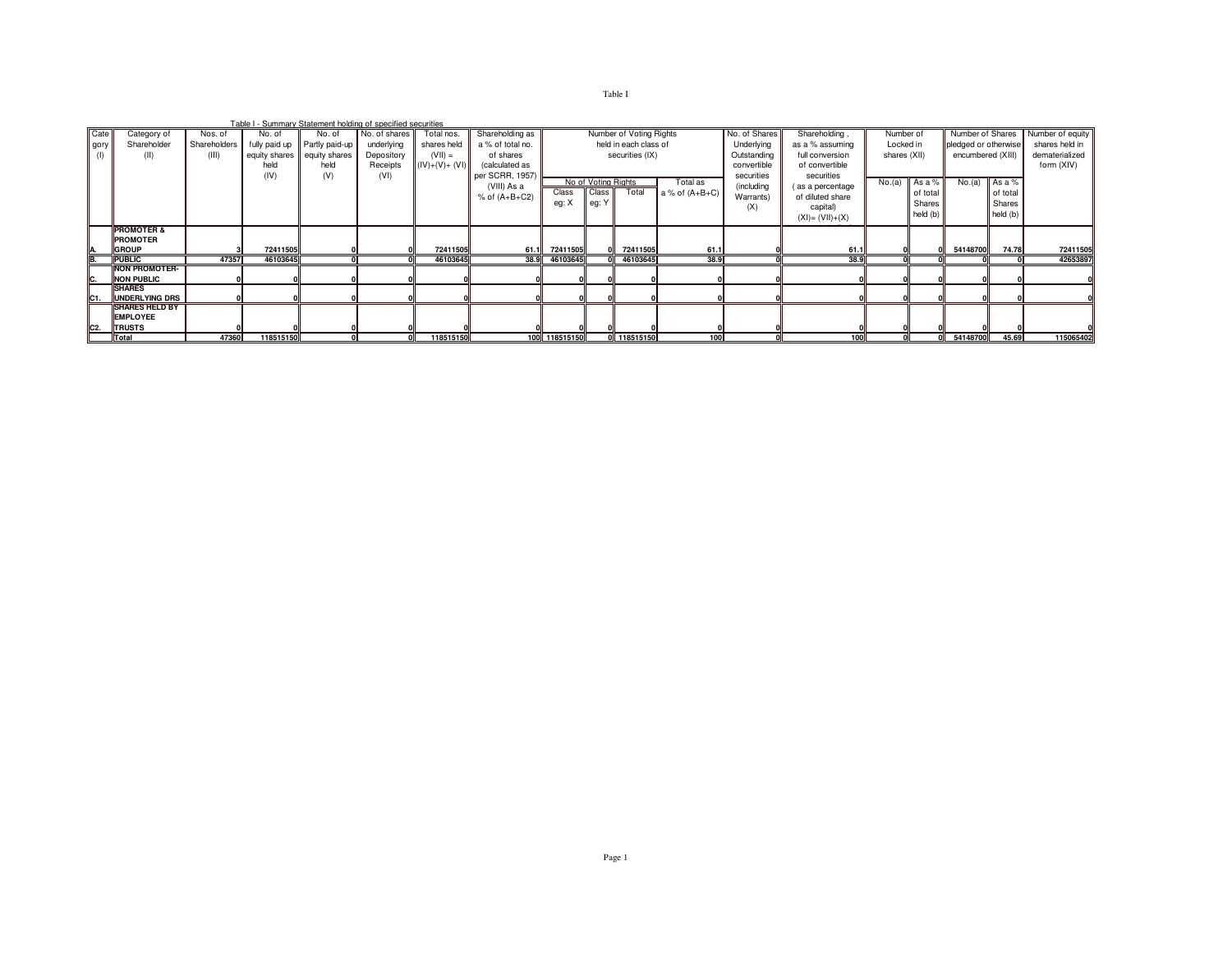## Table II

|    |                                                                                                                                                                                                                |            |             |               | Table II - Statement showing shareholding pattern of the Promoter and Promoter Group |            |               |                    |               |                     |                         |                 |                          |                    |              |          |                      |          |                  |
|----|----------------------------------------------------------------------------------------------------------------------------------------------------------------------------------------------------------------|------------|-------------|---------------|--------------------------------------------------------------------------------------|------------|---------------|--------------------|---------------|---------------------|-------------------------|-----------------|--------------------------|--------------------|--------------|----------|----------------------|----------|------------------|
|    | Category & Name                                                                                                                                                                                                | PAN        | Nos. of     | No. of        | Partly paid-up   No. of shares                                                       |            | Total nos.    | Shareholding %     |               |                     | Number of Voting Rights |                 | No. of Shares            | Shareholding,      | Number of    |          | Number of Shares     |          | Number of equity |
|    | of the Shareholders                                                                                                                                                                                            | (II)       | Shareholder | fully paid up | equity shares                                                                        | underlying | shares held   | calculated as      |               |                     | held in each class of   |                 | Underlying               | as a % assuming    | Locked in    |          | pledged or otherwise |          | shares held in   |
|    | (1)                                                                                                                                                                                                            |            | (III)       | equity shares | held                                                                                 | Depository | $(VII =$      | per SCRR, 1957     |               |                     | securities (IX)         |                 | Outstanding              | full conversion    | shares (XII) |          | encumbered (XIII)    |          | dematerialized   |
|    |                                                                                                                                                                                                                |            |             | held          | (V)                                                                                  | Receipts   | $IV + V + VI$ | As a % of (A+B+C2) |               |                     |                         |                 | convertible              | of convertible     |              |          |                      |          | form (XIV)       |
|    |                                                                                                                                                                                                                |            |             | (IV)          |                                                                                      | (VI)       |               | (VIII)             |               |                     |                         |                 | securities<br>securities |                    |              |          |                      |          |                  |
|    |                                                                                                                                                                                                                |            |             |               |                                                                                      |            |               |                    |               | No of Voting Rights |                         | <b>Total</b> as | (including               | (as a percentage   | No.(a)       | As a %   | No.(a)               | As a %   |                  |
|    |                                                                                                                                                                                                                |            |             |               |                                                                                      |            |               |                    | Class         | Class               | Total                   | a % of          |                          |                    |              | of total |                      | of total |                  |
|    |                                                                                                                                                                                                                |            |             |               |                                                                                      |            |               |                    | $\times$      | Y                   |                         | Total           | Warrants)                | of diluted share   |              | Shares   |                      | Shares   |                  |
|    |                                                                                                                                                                                                                |            |             |               |                                                                                      |            |               |                    |               |                     |                         | Voting          | (X)                      | capital)           |              | held (b) |                      | held (b) |                  |
|    |                                                                                                                                                                                                                |            |             |               |                                                                                      |            |               |                    |               |                     |                         | rights          |                          | $(XI) = (VII)+(X)$ |              |          |                      |          |                  |
|    |                                                                                                                                                                                                                |            |             |               |                                                                                      |            |               |                    |               |                     |                         |                 |                          | as a % of $A+B+C2$ |              |          |                      |          |                  |
|    | <b>INDIAN</b>                                                                                                                                                                                                  |            |             |               |                                                                                      |            |               |                    |               |                     |                         |                 |                          |                    |              |          |                      |          |                  |
|    | Individuals/Hindu undivided                                                                                                                                                                                    |            |             |               |                                                                                      |            |               |                    |               |                     |                         |                 |                          |                    |              |          |                      |          |                  |
| а. | Family                                                                                                                                                                                                         |            |             |               |                                                                                      |            |               |                    | n             |                     |                         |                 |                          |                    |              |          |                      |          |                  |
|    | Central Government/                                                                                                                                                                                            |            |             |               |                                                                                      |            |               |                    |               |                     |                         |                 |                          |                    |              |          |                      |          |                  |
|    | b. State Government(s)                                                                                                                                                                                         |            |             |               |                                                                                      |            |               |                    |               |                     |                         |                 |                          |                    |              |          |                      |          |                  |
|    | <b>Financial Institutions/</b>                                                                                                                                                                                 |            |             |               |                                                                                      |            |               |                    |               |                     |                         |                 |                          |                    |              |          |                      |          |                  |
|    | c. Banks                                                                                                                                                                                                       |            |             |               |                                                                                      |            |               |                    |               |                     |                         |                 |                          |                    |              |          |                      |          |                  |
|    | d. ANY OTHER                                                                                                                                                                                                   |            |             |               |                                                                                      |            |               |                    |               |                     |                         |                 |                          |                    |              |          |                      |          |                  |
|    | <b>Bodies Corporate</b>                                                                                                                                                                                        |            |             | 72411505      |                                                                                      |            | 72411505      | 61.1               | 72411505      |                     | 0 72411505              | 61.             |                          | 61.1               |              |          | 54148700             | 74.78    | 72411505         |
|    | Names:                                                                                                                                                                                                         |            |             |               |                                                                                      |            |               |                    |               |                     |                         |                 |                          |                    |              |          |                      |          |                  |
|    | ZUARI AGRO CHEMICALS LIMITED AAACZ3924H                                                                                                                                                                        |            |             | 62843211      |                                                                                      |            | 6284321       | 53.03              | 62843211      |                     | 0 62843211              | 53.03           |                          | 53.03              | $\sqrt{2}$   |          | 49394819             | 68.21    | 62843211         |
|    | MCDOWELL HOLDINGS LIMITED                                                                                                                                                                                      | AAECM1162E |             | 4814413       |                                                                                      |            | 4814413       | 4.06               | 4814413       |                     | 4814413                 | 4.06            |                          | 4.06               |              |          |                      |          | 4814413          |
|    | UNITED BREWERIES HOLDINGS                                                                                                                                                                                      |            |             |               |                                                                                      |            |               |                    |               |                     |                         |                 |                          |                    |              |          |                      |          |                  |
|    | LIMITED                                                                                                                                                                                                        | AAACU2307D |             | 475388        |                                                                                      |            | 475388        | 4.01               | 4753881       |                     | 4753881                 | $4.0^{\circ}$   |                          | 4.01               |              |          | 475388               | 6.57     | 4753881          |
|    |                                                                                                                                                                                                                |            |             |               |                                                                                      |            |               |                    |               |                     |                         |                 |                          |                    |              |          |                      |          |                  |
|    | Sub-Total (A)(1)                                                                                                                                                                                               |            |             | 72411505      |                                                                                      |            | 72411505      | 61.1               | 72411505      |                     | 0 72411505              | 61.             |                          | 61.1               |              |          | 54148700             | 74.78    | 72411505         |
|    |                                                                                                                                                                                                                |            |             |               |                                                                                      |            |               |                    |               |                     |                         |                 |                          |                    |              |          |                      |          |                  |
|    | <b>FOREIGN</b>                                                                                                                                                                                                 |            |             |               |                                                                                      |            |               |                    |               |                     |                         |                 |                          |                    |              |          |                      |          |                  |
|    | Individuals (Non-                                                                                                                                                                                              |            |             |               |                                                                                      |            |               |                    |               |                     |                         |                 |                          |                    |              |          |                      |          |                  |
|    | Resident Individuals/                                                                                                                                                                                          |            |             |               |                                                                                      |            |               |                    |               |                     |                         |                 |                          |                    |              |          |                      |          |                  |
|    | a. Foreign Individuals)                                                                                                                                                                                        |            |             |               |                                                                                      |            |               |                    |               |                     |                         |                 |                          |                    |              |          |                      |          |                  |
|    | b. Government                                                                                                                                                                                                  |            |             |               |                                                                                      |            |               |                    | $\Omega$      |                     | $\mathbf{r}$            |                 |                          |                    | $\sqrt{2}$   |          |                      |          |                  |
|    | c. Institutions                                                                                                                                                                                                |            |             |               |                                                                                      |            |               |                    | $\Omega$      |                     |                         |                 |                          |                    |              |          |                      |          |                  |
|    | d. Foreign Portfolio Investor                                                                                                                                                                                  |            |             |               |                                                                                      |            |               |                    | nl            |                     |                         |                 |                          |                    |              |          |                      |          |                  |
|    | f. ANY OTHER                                                                                                                                                                                                   |            |             |               |                                                                                      |            |               |                    |               |                     |                         |                 |                          |                    |              |          |                      |          |                  |
|    |                                                                                                                                                                                                                |            |             |               |                                                                                      |            |               |                    |               |                     |                         |                 |                          |                    |              |          |                      |          |                  |
|    | Sub-Total (A)(2)                                                                                                                                                                                               |            |             |               |                                                                                      |            |               |                    | ΩI            |                     |                         |                 |                          |                    |              |          |                      |          |                  |
|    |                                                                                                                                                                                                                |            |             |               |                                                                                      |            |               |                    |               |                     |                         |                 |                          |                    |              |          |                      |          |                  |
|    | <b>Total Shareholding of Promoter</b>                                                                                                                                                                          |            |             |               |                                                                                      |            |               |                    |               |                     |                         |                 |                          |                    |              |          |                      |          |                  |
|    | and Promoter Group (A)=                                                                                                                                                                                        |            |             |               |                                                                                      |            |               |                    |               |                     |                         |                 |                          |                    |              |          |                      |          |                  |
|    | $(A)(1)+(A)(2)$                                                                                                                                                                                                |            |             | 72411505      |                                                                                      |            | 72411505      |                    | 61.1 72411505 |                     | 0 72411505              | 61.             |                          | 61.1               |              |          | 54148700             | 45.69    | 72411505         |
|    |                                                                                                                                                                                                                |            |             |               |                                                                                      |            |               |                    |               |                     |                         |                 |                          |                    |              |          |                      |          |                  |
|    | Details of Shares which remain unclaimed may be given hear along with details such as number of shareholders, outstanding shares held in demat/unclaimed suspense account, voting rights which are frozen etc. |            |             |               |                                                                                      |            |               |                    |               |                     |                         |                 |                          |                    |              |          |                      |          |                  |
|    |                                                                                                                                                                                                                |            |             |               |                                                                                      |            |               |                    |               |                     |                         |                 |                          |                    |              |          |                      |          |                  |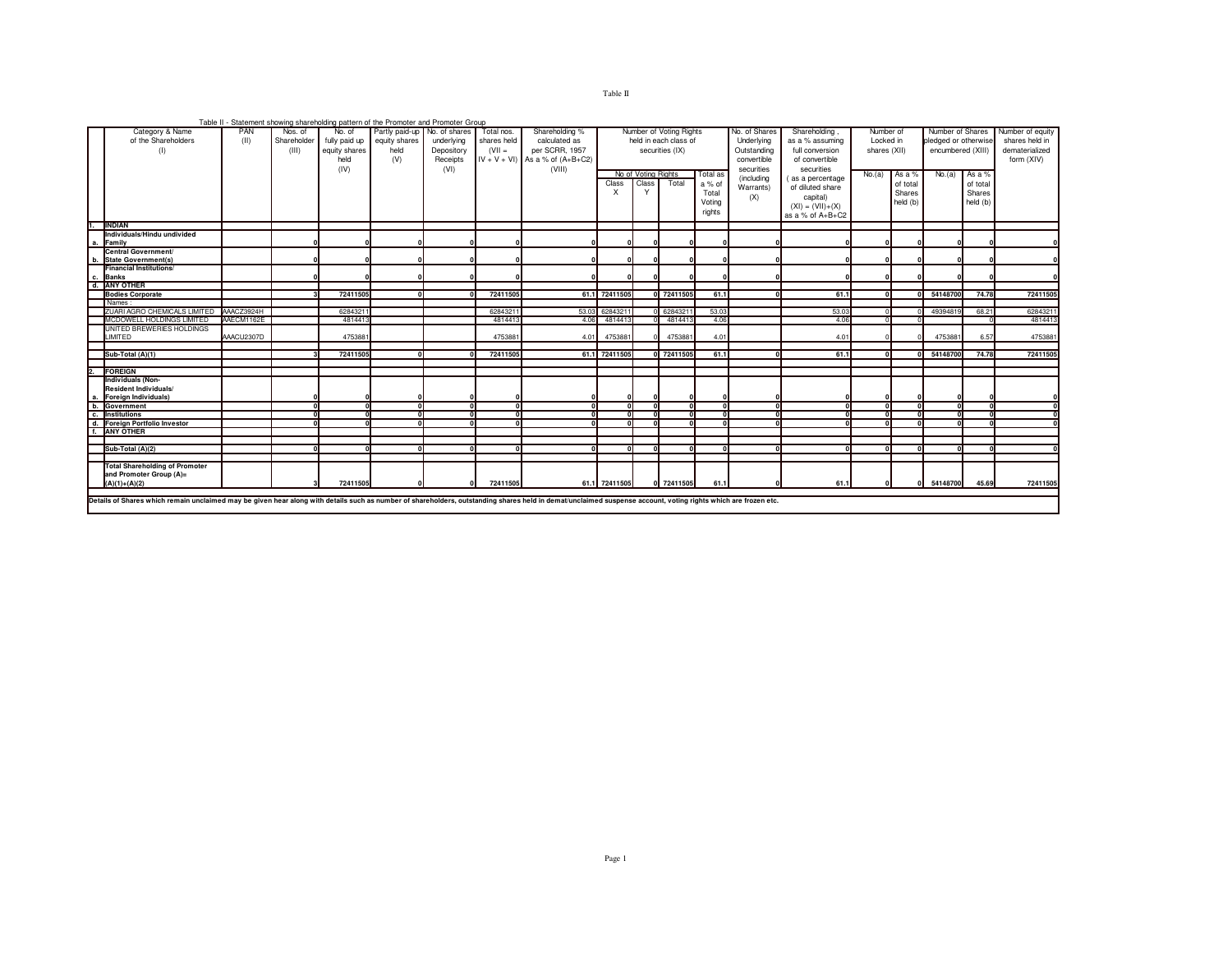|                  |                                   |                   |             |               | Table III - Statement showing shareholding pattern of the Public shareholder |            |             |                                      |                |                     |                         |          |               |                    |           |          |                                   |            |                  |
|------------------|-----------------------------------|-------------------|-------------|---------------|------------------------------------------------------------------------------|------------|-------------|--------------------------------------|----------------|---------------------|-------------------------|----------|---------------|--------------------|-----------|----------|-----------------------------------|------------|------------------|
|                  | Category & Name                   | PAN               | Nos. of     | No. of        | Partly paid-up No. of shares                                                 |            | Total nos.  | Shareholding %                       |                |                     | Number of Voting Rights |          | No. of Shares | Total Shareholding | Number of |          | Number of Shares                  |            | Number of equity |
|                  | of the Shareholders               | (11)              | Shareholder | fully paid up | equity shares                                                                | underlying | shares held | calculated as                        |                |                     | held in each class of   |          | Underlying    | as a % assuming    | Locked in |          | pledged or otherwise              |            | shares held in   |
|                  | (1)                               |                   | (III)       | equity shares | held                                                                         | Depository | $(VII =$    | per SCRR, 1957                       |                |                     | securities (X)          |          | Outstanding   | full conversion    |           |          | encumbered (XIII)<br>shares (XII) |            | dematerialized   |
|                  |                                   |                   |             | held          | (V)                                                                          | Receipts   |             | $IV + V + VI$ ) As a % of $(A+B+C2)$ |                |                     |                         |          | convertible   | of convertible     |           |          |                                   |            | form (XIV)       |
|                  |                                   |                   |             | (IV)          |                                                                              | (VI)       |             | (VIII)                               |                |                     |                         |          | securities    | securities         | No.(a)    | As a %   | No.(a)                            | As a %     |                  |
|                  |                                   |                   |             |               |                                                                              |            |             |                                      |                | No of Voting Rights |                         | Total as | (including    | (as a percentage   |           | of total | (Not applic                       | of total   |                  |
|                  |                                   |                   |             |               |                                                                              |            |             |                                      | Class          | Class               | Total                   | a % of   |               | of diluted share   |           | Shares   | able)                             | Shares     |                  |
|                  |                                   |                   |             |               |                                                                              |            |             |                                      |                |                     |                         | Total    | Warrants)     |                    |           | held (b) |                                   | held       |                  |
|                  |                                   |                   |             |               |                                                                              |            |             |                                      |                |                     |                         | Votina   | (X)           | capital)           |           |          |                                   | (Not appli |                  |
|                  |                                   |                   |             |               |                                                                              |            |             |                                      |                |                     |                         | rights   |               | (XI)               |           |          |                                   | cable) (b) |                  |
|                  |                                   |                   |             |               |                                                                              |            |             |                                      |                |                     |                         |          |               |                    |           |          |                                   |            |                  |
|                  | <b>INSTITUTIONS</b>               |                   |             |               |                                                                              |            |             |                                      |                |                     |                         |          |               |                    |           |          |                                   |            |                  |
| a                | Mutual Funds/                     |                   |             | 126825        |                                                                              |            | 126825      | 0.11                                 | 126825         |                     | 126825                  | 0.11     |               | 0.11               |           |          | <b>NA</b>                         |            | 10000            |
| $\overline{b}$ . | <b>Venture Capital Funds</b>      |                   |             |               |                                                                              |            |             |                                      |                |                     |                         |          |               |                    |           |          | <b>NA</b>                         |            |                  |
| c.               | <b>Alternate Investment Funds</b> |                   |             |               |                                                                              |            |             |                                      |                |                     |                         |          |               |                    |           |          | <b>NA</b>                         |            |                  |
|                  | <b>Foreian Venture</b>            |                   |             |               |                                                                              |            |             |                                      |                |                     |                         |          |               |                    |           |          |                                   |            |                  |
|                  | d. Capital Investors              |                   |             |               |                                                                              |            |             |                                      |                |                     |                         |          |               |                    |           |          | <b>NA</b>                         |            |                  |
|                  | <b>Foreign Portfolio</b>          |                   |             |               |                                                                              |            |             |                                      |                |                     |                         |          |               |                    |           |          |                                   |            |                  |
| е.               | Investor (Corporate)              |                   |             | 1141626       |                                                                              |            | 1141626     | 0.96                                 | 1141626        |                     | 1141626                 | 0.96     |               | 0.96               |           |          | <b>NA</b>                         |            | 1141626          |
|                  | Financial Institutions/           |                   |             |               |                                                                              |            |             |                                      |                |                     |                         |          |               |                    |           |          |                                   |            |                  |
| f.               | Banks                             |                   | 274         | 291901        |                                                                              |            | 291901      | 0.25                                 | 291901         |                     | 291901                  | 0.25     |               | 0.25               |           |          | <b>NA</b>                         |            | 34795            |
| $\overline{g}$ . | <b>Insurance Companies</b>        |                   |             | 850           |                                                                              |            | 850         |                                      | 850            |                     | 850                     |          |               |                    |           |          | <b>NA</b>                         |            |                  |
|                  | <b>Provident Funds/</b>           |                   |             |               |                                                                              |            |             |                                      |                |                     |                         |          |               |                    |           |          |                                   |            |                  |
| h.               | <b>Pension Funds</b>              |                   |             |               |                                                                              |            |             |                                      |                |                     |                         |          |               |                    |           |          | <b>NA</b>                         |            |                  |
|                  | <b>ANY OTHER</b>                  |                   |             |               |                                                                              |            |             |                                      |                |                     |                         |          |               |                    |           |          |                                   |            |                  |
|                  | <b>Market Maker</b>               |                   |             |               |                                                                              |            |             |                                      |                |                     |                         |          |               |                    |           |          | <b>NA</b>                         |            |                  |
|                  |                                   |                   |             |               |                                                                              |            |             |                                      |                |                     |                         |          |               |                    |           |          |                                   |            |                  |
|                  | Sub-Total (B)(1)                  |                   | 281         | 1561202       |                                                                              |            | 1561202     |                                      | 1.32 1561202   |                     | 0 1561202               | 1.32     |               | 1.32               |           |          |                                   |            | 1186421          |
|                  |                                   |                   |             |               |                                                                              |            |             |                                      |                |                     |                         |          |               |                    |           |          |                                   |            |                  |
|                  | Central Government/               |                   |             |               |                                                                              |            |             |                                      |                |                     |                         |          |               |                    |           |          |                                   |            |                  |
|                  | State Government(s)/              |                   |             |               |                                                                              |            |             |                                      |                |                     |                         |          |               |                    |           |          |                                   |            |                  |
| 2 a.             | <b>President of India</b>         |                   |             | 16447722      |                                                                              |            | 16447722    |                                      | 13.88 16447722 |                     | 0 16447722              | 13.88    |               | 13.88              |           |          | <b>NA</b>                         |            | 16445972         |
|                  | Names:                            |                   |             |               |                                                                              |            |             |                                      |                |                     |                         |          |               |                    |           |          |                                   |            |                  |
|                  | RECOVERY OFFICER I DRT II         | <b>EXEMPTCATG</b> |             | 15395972      |                                                                              |            | 15395972    |                                      | 12.99 15395972 |                     | 0 15395972              | 12.99    |               | 12.99              |           |          |                                   |            | 15395972         |
|                  |                                   |                   |             |               |                                                                              |            |             |                                      |                |                     |                         |          |               |                    |           |          |                                   |            |                  |
|                  | Sub-Total (B)(2)                  |                   |             | 16447722      |                                                                              |            | 16447722    |                                      | 13.88 16447722 |                     | 0 16447722              | 13.88    |               | 13.88              |           |          |                                   |            | 16445972         |
|                  |                                   |                   |             |               |                                                                              |            |             |                                      |                |                     |                         |          |               |                    |           |          |                                   |            |                  |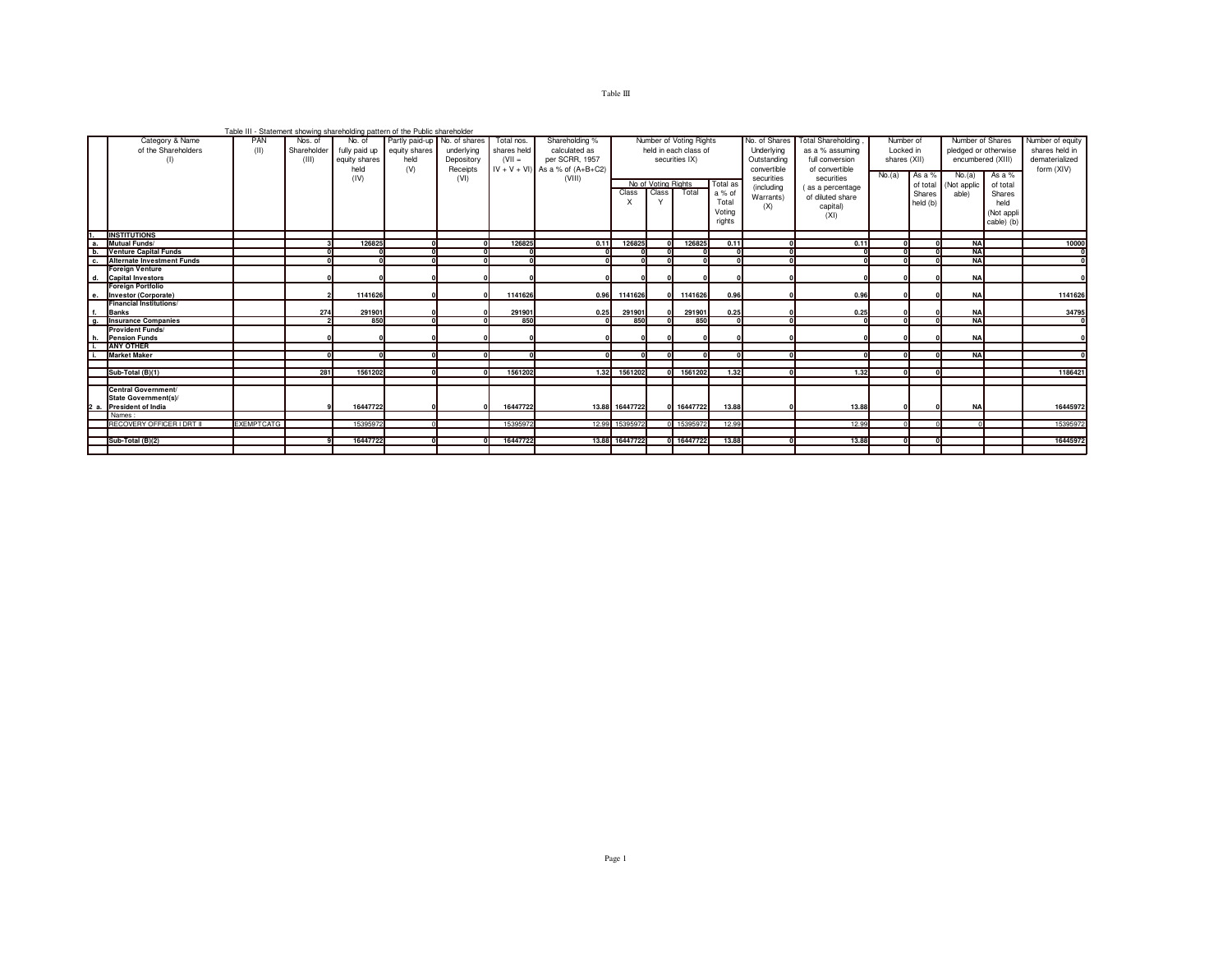|              | NON-INSTITUTIONS                                                                                                                                                                                               |            |       |          |  |  |          |          |                |                |            |       |  |            |            |           |          |
|--------------|----------------------------------------------------------------------------------------------------------------------------------------------------------------------------------------------------------------|------------|-------|----------|--|--|----------|----------|----------------|----------------|------------|-------|--|------------|------------|-----------|----------|
|              | <b>INDIVIDUALS-</b>                                                                                                                                                                                            |            |       |          |  |  |          |          |                |                |            |       |  |            |            |           |          |
|              | I. Individual shareholders                                                                                                                                                                                     |            |       |          |  |  |          |          |                |                |            |       |  |            |            |           |          |
|              | holding nominal share capital                                                                                                                                                                                  |            |       |          |  |  |          |          |                |                |            |       |  |            |            |           |          |
|              | up to Rs. 2 lakhs.                                                                                                                                                                                             |            | 45598 | 15258144 |  |  | 15258144 | 12.87    | 15258144       |                | 15258144   | 12.87 |  | 12.87      |            | <b>NA</b> | 12350169 |
|              | II. Individual shareholders                                                                                                                                                                                    |            |       |          |  |  |          |          |                |                |            |       |  |            |            |           |          |
|              | holding nominal share capital                                                                                                                                                                                  |            |       |          |  |  |          |          |                |                |            |       |  |            |            |           |          |
|              | in excess of Rs. 2 lakhs.                                                                                                                                                                                      |            | 54    | 2898656  |  |  | 2898656  | 2.45     | 2898656        |                | 2898656    | 2.45  |  | 2.45       |            | <b>NA</b> | 2824114  |
|              | <b>NBFCs registered</b>                                                                                                                                                                                        |            |       |          |  |  |          |          |                |                |            |       |  |            |            |           |          |
| b.           | with RBI                                                                                                                                                                                                       |            |       |          |  |  |          |          |                |                |            |       |  |            |            | <b>NA</b> |          |
| c.           | <b>Employee Trusts</b>                                                                                                                                                                                         |            |       | n        |  |  |          | $\Omega$ |                | $\overline{ }$ |            |       |  | n          | 3          | <b>NA</b> |          |
|              | <b>Overseas Depositories</b>                                                                                                                                                                                   |            |       |          |  |  |          |          |                |                |            |       |  |            |            |           |          |
|              | (holding DRs)                                                                                                                                                                                                  |            |       |          |  |  |          |          |                |                |            |       |  |            |            |           |          |
| d.           | (balancing figure)                                                                                                                                                                                             |            |       |          |  |  |          |          |                |                |            |       |  |            |            | <b>NA</b> |          |
| е.           | <b>ANY OTHER</b>                                                                                                                                                                                               |            |       |          |  |  |          |          |                |                |            |       |  |            |            |           |          |
|              | <b>BODIES CORPORATE</b>                                                                                                                                                                                        |            | 407   | 6541111  |  |  | 6541111  | 5.52     | 6541111        |                | 6541111    | 5.52  |  | 5.52       |            | <b>NA</b> | 6452146  |
|              | Names:                                                                                                                                                                                                         |            |       |          |  |  |          |          |                |                |            |       |  |            |            |           |          |
|              | RELIANCE CORPORATE ADVISORY                                                                                                                                                                                    |            |       |          |  |  |          |          |                |                |            |       |  |            |            |           |          |
|              | SERVICES LIMITED                                                                                                                                                                                               | AAECR2504B |       | 3245158  |  |  | 3245158  | 2.74     | 3245158        |                | 3245158    | 2.74  |  | 2.74       |            |           | 3245158  |
|              | <b>Clearing Members</b>                                                                                                                                                                                        |            | 66    | 55642    |  |  | 55642    | 0.05     | 55642          |                | 55642      | 0.05  |  | 0.05       | $\sim$     | <b>NA</b> | 55642    |
|              | HINDU UNDIVIDED FAMILIES                                                                                                                                                                                       |            | 634   | 870071   |  |  | 870071   | 0.73     | 870071         |                | 870071     | 0.73  |  | 0.73       |            | <b>NA</b> | 869971   |
|              | <b>IEPF</b>                                                                                                                                                                                                    |            |       | 2058772  |  |  | 2058772  | 1.74     | 2058772        |                | 2058772    | 1.74  |  | 1.74       |            | <b>NA</b> | 2058772  |
|              | Names:                                                                                                                                                                                                         |            |       |          |  |  |          |          |                |                |            |       |  |            |            |           |          |
|              |                                                                                                                                                                                                                |            |       |          |  |  |          |          |                |                |            |       |  |            |            |           |          |
|              | <b>INVESTOR EDUCATION AND</b>                                                                                                                                                                                  |            |       |          |  |  |          |          |                |                |            |       |  |            |            |           |          |
|              | PROTECTION FUND AUTHORITY                                                                                                                                                                                      |            |       |          |  |  |          |          |                |                |            |       |  |            |            |           |          |
|              | MINISTRY OF CORPORATE AFFAIRS                                                                                                                                                                                  |            |       | 2058772  |  |  | 2058772  | 1.74     | 2058772        |                | 2058772    | 1.74  |  | 1.74       |            |           | 2058772  |
|              | NRI - Non-Repat                                                                                                                                                                                                |            | 147   | 120826   |  |  | 120826   | 0.1      | 120826         |                | 120826     | 0.1   |  | 01         | $\sqrt{2}$ | <b>NA</b> | 120826   |
|              | NRI - Repat                                                                                                                                                                                                    |            | 148   | 290111   |  |  | 290111   | 0.24     | 290111         |                | 290111     | 0.24  |  | 0.24       | n          | <b>NA</b> | 289526   |
|              | <b>OTHERS</b>                                                                                                                                                                                                  |            |       | 1050     |  |  | 1050     |          | 1050           |                | 1050       |       |  | $\Omega$   |            | <b>NA</b> |          |
|              | <b>TRUSTS</b>                                                                                                                                                                                                  |            |       | 338      |  |  | 338      |          | 338            |                | 338        |       |  | $\sqrt{2}$ |            | <b>NA</b> | 338      |
|              | <b>Foreign Portfolio</b>                                                                                                                                                                                       |            |       |          |  |  |          |          |                |                |            |       |  |            |            |           |          |
| $\mathbf{r}$ | Investor (Individual)                                                                                                                                                                                          |            |       |          |  |  |          |          |                |                |            |       |  |            |            | <b>NA</b> |          |
|              |                                                                                                                                                                                                                |            |       |          |  |  |          |          |                |                |            |       |  |            |            |           |          |
|              | Sub-Total (B)(3)                                                                                                                                                                                               |            | 47067 | 28094721 |  |  | 28094721 |          | 23.71 28094721 |                | 0 28094721 | 23.71 |  | 23.71      |            |           | 25021504 |
|              |                                                                                                                                                                                                                |            |       |          |  |  |          |          |                |                |            |       |  |            |            |           |          |
|              | <b>Total Public Shareholding</b>                                                                                                                                                                               |            |       |          |  |  |          |          |                |                |            |       |  |            |            |           |          |
|              | $(B)=(B)(1)+(B)(2)+(B)(3)$                                                                                                                                                                                     |            | 47357 | 46103645 |  |  | 46103645 |          | 38.9 46103645  |                | 0 46103645 | 38.9  |  | 38.9       |            |           | 42653897 |
|              |                                                                                                                                                                                                                |            |       |          |  |  |          |          |                |                |            |       |  |            |            |           |          |
|              | Details of the shareholders acting as persons in Concert including their Shareholding (No. and %):                                                                                                             |            |       |          |  |  |          |          |                |                |            |       |  |            |            |           |          |
|              |                                                                                                                                                                                                                |            |       |          |  |  |          |          |                |                |            |       |  |            |            |           |          |
|              | Details of Shares which remain unclaimed may be given hear along with details such as number of shareholders, outstanding shares held in demat/unclaimed suspense account, voting rights which are frozen etc. |            |       |          |  |  |          |          |                |                |            |       |  |            |            |           |          |
|              |                                                                                                                                                                                                                |            |       |          |  |  |          |          |                |                |            |       |  |            |            |           |          |

## Table  $\rm III$